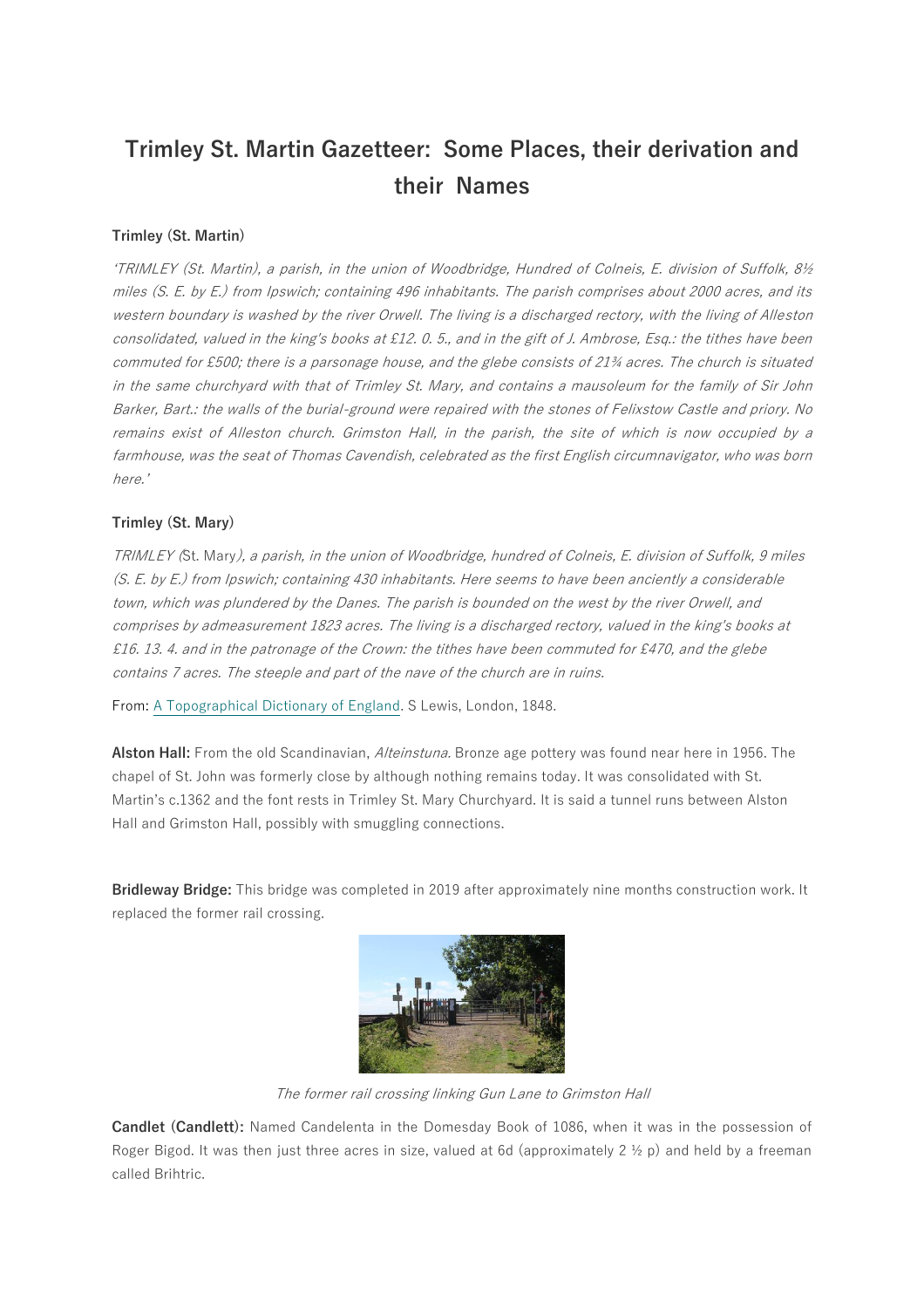**Capel Hall:** Please note: The Hall and grounds are not accessible to the public and the drive to the house is private. Capel with Candlent was one of the seven manors in the ownership of the local Lord of the Manor. The Grade 2 listed house was built in the late 18<sup>th</sup> Century and was the freehold property of John Cobbold.

**Cavendish Grove:** A small modern development built c.2016 - 2018. The name Cavendish comes from Thomas Cavendish (pronounced Candish), the second Englishman to circumnavigate the world 1586 -1588.



**Cavendish Road:** Close to the Village Sign, this road goes between Old Kirton Road and Mill Lane. Originally all the properties were magnificent Council House properties but following the 1980 Housing Act, Suffolk Coastal District Council gradually sold them off.



Cavendish Road, mid 20<sup>th</sup> century.

**Christmas Tree Wood:** Formerly known in old Norse as Christmasse Geard. Later as Christmas Tree Yard.

**Church Lane**: This lane is the site of two former Rectories. One for St. Martin's and one for St. Mary's. Both are now in private ownership.



View from the top of St. Martin's Church Tower, looking down Church Lane in the direction of the A14.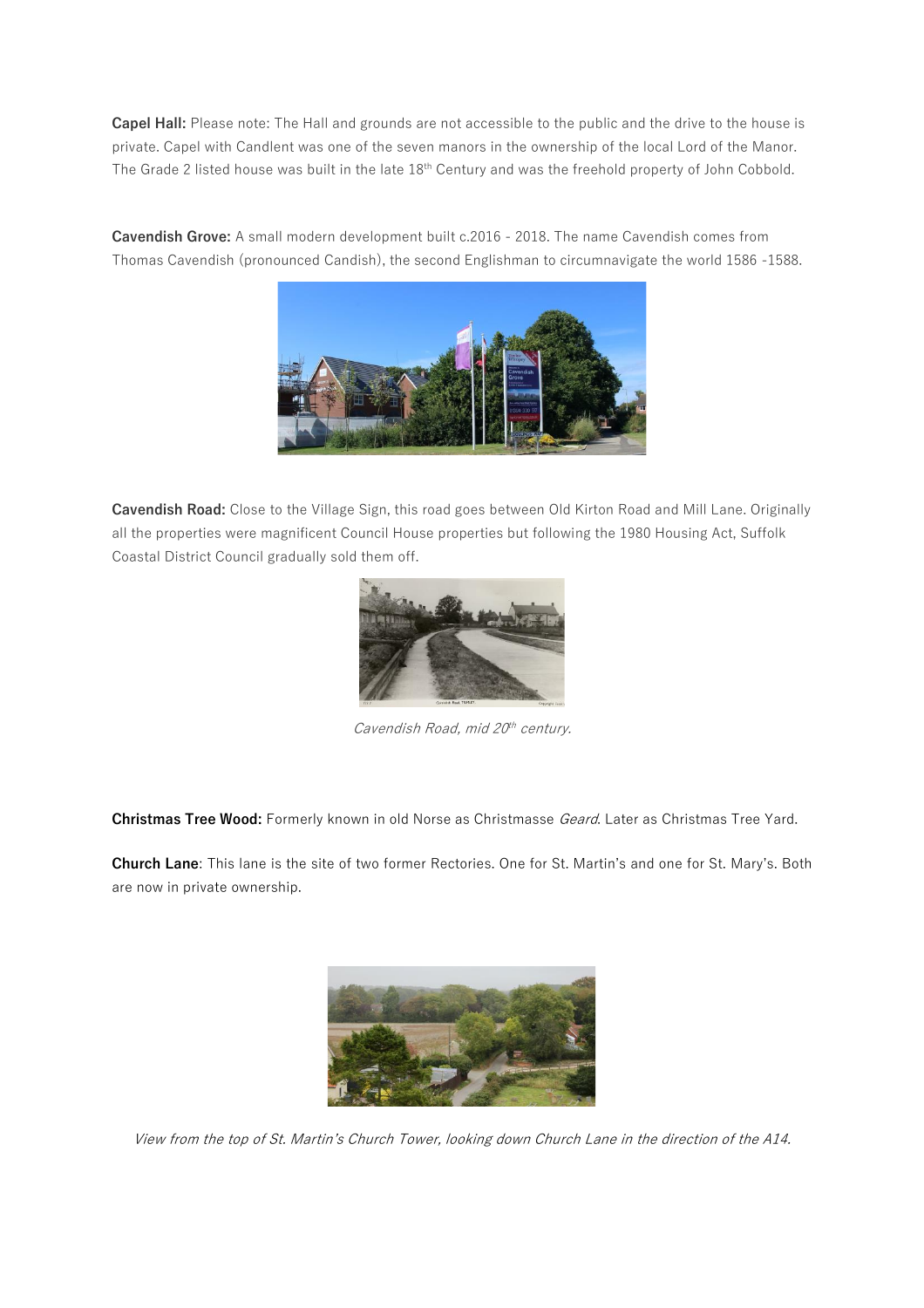**Earl Bigod's Way:** This ran from the Roman's Walton Castle (lost in the 18<sup>th</sup> century due to coastal erosion) to Framlingham. It is supposed to be observable from the stretch of Felixstowe beach between Cobbold Point and Felixstowe Ferry. A tiny part of the walk from the end of Thurman's Lane towards Howlett Way, more or less covers part of the former Way.

## **Port of Felixstowe/ Felixstowe Dock and Railway Company**

The Felixstowe Railway and Pier Company was founded by Colonel George Tomlin in 1875. It was the first purpose built Container Terminal in the U.K.

**Fingerbread Hill:** From the old Scandinavian name, 'Fen-gara-brad Hill')

**Flory's Farm** (in Grimston Lane): Named after William Flory, Farmer, who farmed 39 acres from the mid 1850s until about 1878.

**Goslings Farm:** Named after John Gosling who farmed the around Goslings Farm from about the 1860s to the early 1880s.

**Goslings Farm Shop:** Named after Goslings Farm in Thorpe Lane, the Shop opened in the early 1990s, specialising in Pick-your-own Strawberries.

**Goslings Track:** Although not usually known by this name, it is a long-established route to Trimley Shore. A photograph taken in 1905 shows it to be virtually unchanged to the current day. The photo was probably taken from the river side of the large barn currently in situ. The stile has long since been removed.



c.1905 Photograph by Emeny & Sons of Walton



c.1905 Photograph of Track to Trimley Shore on Sleighton Hill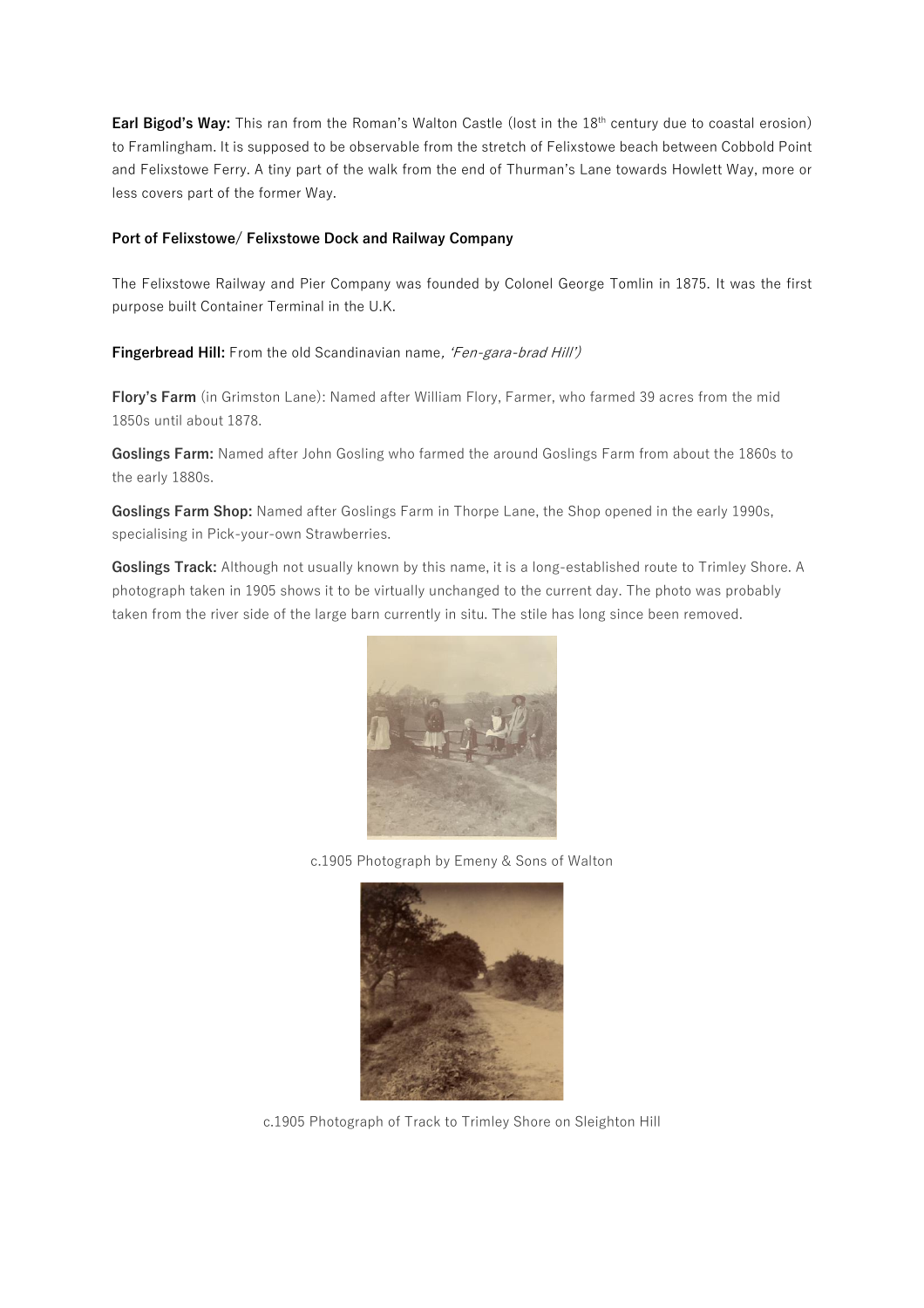**Goslings Way:** One of the roads in Cavendish Grove. Named after the farm owned by Nigel Smith.

**Grimston Hall:** The seat of the Lords of the Manor, including the famous son of Trimley, Thomas Cavendish. He was the second Englishman to circumnavigate the globe. The last Lord of the Manor to occupy the Hall was George Nassau, albeit for a very short period, probably in the 1770s. Thereafter, it became a farm house. Grimston Hall is Grade Two listed, although currently in a parlous state of repair. The front of the Hall was remodelled in the 18<sup>th</sup> century. However, the core of the building suggests a much earlier date of possibly the late  $15<sup>th</sup>$  or early  $16<sup>th</sup>$  century.



View from the footpath to the west of Grimston Hall, May 2020



Interior shot of part of the upper storey in Grimston Hall, 2018. This is NOT accessible to the public.

From the late 17th century the Hall was surrounded by Grimston Park which stretched westwards towards Alston Hall and southwards to the River Orwell. It appears to have been abandoned as such by the early 19<sup>th</sup> century. The Barn, which is visible from various angles, is also Grade two listed and dates from the late 15<sup>th</sup> or early 16<sup>th</sup> century.



Interior of Grimston Hall Barn, 2018. This is NOT accessible to the public.

**Grimston Lane:** Formerly called Lower Street. It runs from the High Road to Grimston Hall and Alston Hall. The name Grimston is of Scandinavian origin. 'Tun' or 'Ton' indicates a farmstead or enclosed piece of land.

Gun Lane: This used to be in Trimley St. Mary before boundary changes in the second half of the 20<sup>th</sup> century. It is distinguished by a ship's gun which claims to have been from one of Thomas Cavendish's ships. Ray Howlett, the first Trimley Village Recorder wrote,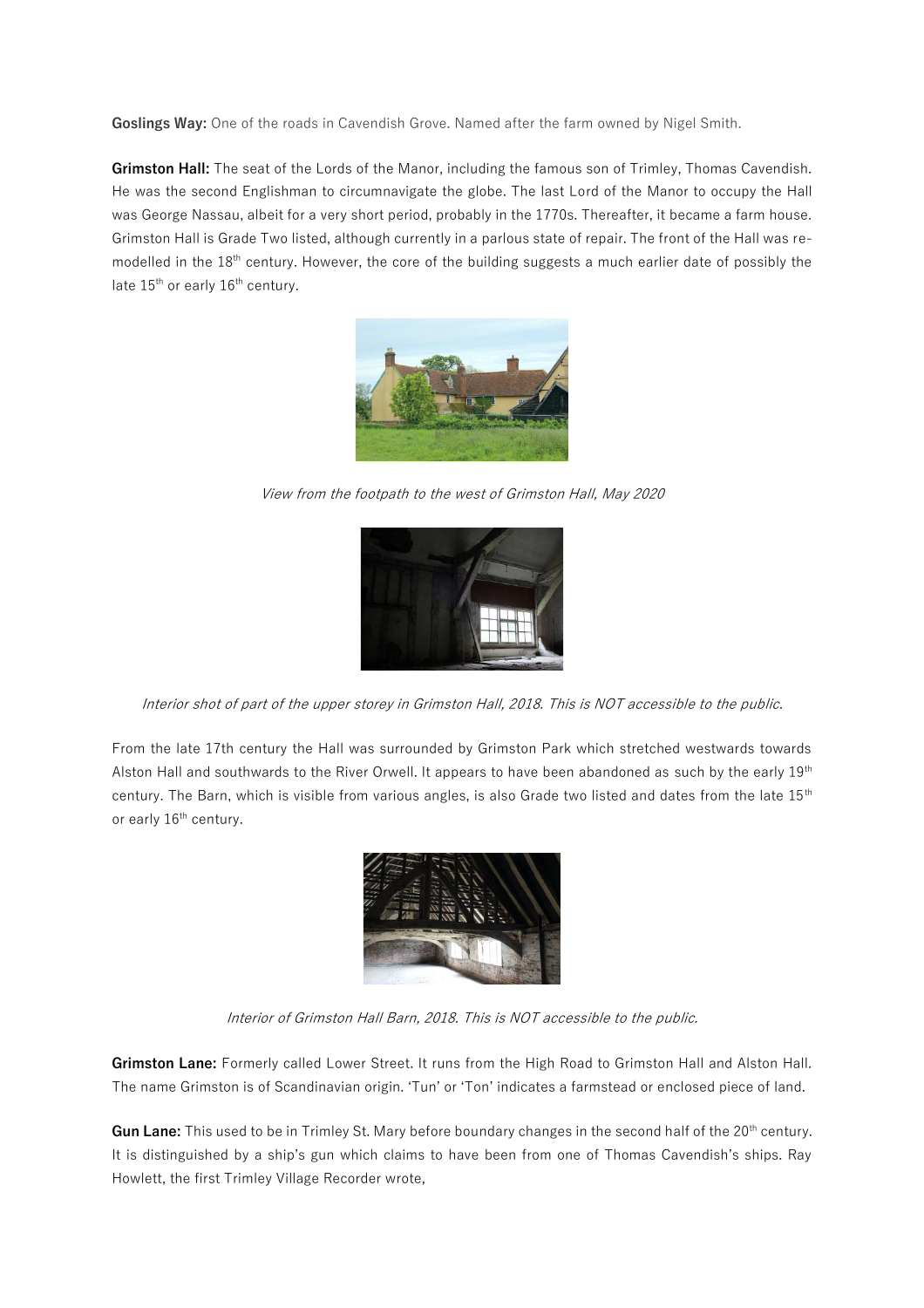"The gun is of French origin dating from between 1525 and 1547. When it was discernible the letter "H" above the touch hole stood for Henri and the dolphin was the badge of the heir to the French throne. It was probably cast for Henri II when Dauphin."

The footpath originally ran directly to Grimston Hall before the railway and the new Bridge were constructed.



The Gun, pre 1980, courtesy of Bryan Frost

### **Ham's House** or **Farm**

This property was originally a small pair of tied cottages owned by the Cobbolds who lived at Capel Hall in the 18th and19th centuries.(One of the chimneys bears the inscription 1871 H.C. (H.C. was Horace Cobbold.) The original Ham's Farm or House was much older and can be found on Isaac Johnson's 1784 map of the Trimley Estates held by George Nassau.

**The Hand in Hand:** In 1851 this was a Beer House occupied by an Isaac Punt. The Beer House Act of 1830 permitted the selling of Beer only, not spirits. It continued to be identified as a Beer House on the 1902 6" to the mile Ordnance Survey Map.

**Holm Oak:** This is close to the long-gone Turnpike gate which may be seen on various 18<sup>th</sup> century maps covering Trimley St. Martin.

**Howlett Way:** This road is named after 'Mr Trimley', Ray Howlett (1920 – 1991), the first Village Recorder for Trimley St. Martin. He wrote several books including a history of the village entitled, 'The Enigma that is Trimley". The road was constructed c.1973 but called Howlett Way after his death.

**Keepers Lane:** This is in Trimley St. Mary and was once known as Leston Weye.

**Keeper's Cottage:** The house, Keeper's Cottage or Lodge, may have been the home of the Trimley Estate's Gamekeepers since at least the late 18<sup>th</sup> century. In the eighteen eighties and nineties, it was occupied by George Mattin, Colonel Tomlin's Head Gamekeeper.

**Kingsfleet:** In 1337 Edward III laid claim to the throne of France and it is said his fleet anchored at Kingsfleet before sailing for France. The source of the rivulet known as Kingsfleet is somewhere on the borders of Trimley St. Martin/St.Mary. In 30<sup>th</sup> May 1711 Sir James Thornhill, artist, visited Kingsfleet, which he stated was about two miles long. He observed,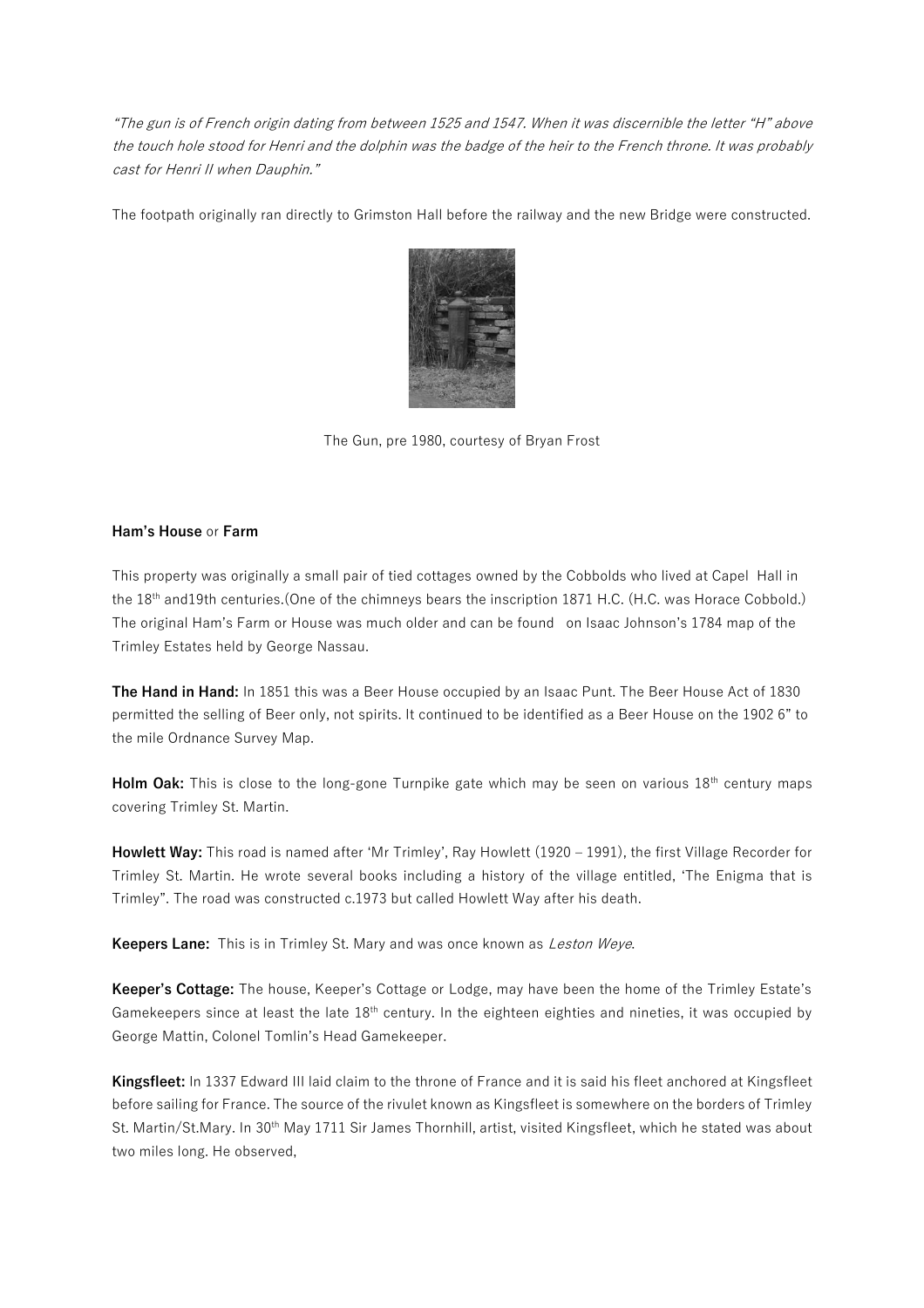"We went to Kings fleet a kind of Lake abounding With noble Tench, Bream, Eeles, Perch, Pike, Roach & Gudgeons…There are 4 or 5 lakes in this marsh, all abounding with fish…" It was divided from the sea, "...by a large bank or Causeway…"

**Kirton Road and Old Kirton Road:** Following the construction of the A14, this is now known as Old Kirton Road although for the majority of the 20<sup>th</sup> century it was simply known as Kirton Road. For the majority of its life it was known as Drabs Lane.

**Levington Marina:** The Marina, or Suffolk Yacht Harbour was initiated in 1967 at approximately the same time as Loompit Lake.

"Work on the Suffolk Yacht Harbour began in 1967, the vision of chartered surveyor Michael Spear working with landowner Charles Stennett, to transform 12 acres of flooded marshland into berths for local yachtsmen."

From:

<https://enjoyfelixstowemore.co.uk/things-to-do/walk-from-trimley-st-martin-to-suffolk-yacht-harbour-1-5754962>

**Loompit Lake :** The origins of this lake arose from the 1953 floods when the river wall was breached. In the 1960s it was known as the Trout Lake. The Suffolk Fly Fisher's Club is currently based at Loompit Lake and offers members fly and boat fishing for Rainbow and Brown trout. Potential new members are welcome to visit and experience fishing in the lake with no obligation. Please note, the land adjacent to the Lake is private.



Loompit Lake c.1975



Loompit Lake from the banks of the River Orwell, June 2020

**The Mariners:** Located in Trimley St. Mary. John Kirby in 'The Suffolk Traveller' (1735) places 'The Mariners' as being close to the two churches. The current building is Grade 2 listed and was built in the latter half of the 18<sup>th</sup> century. It was of central importance to villagers in the Trimley district and was used for public meetings such as Coroner's inquests, Colneis Hundred Association meetings and Landholders' meetings about Enclosure to name but a few.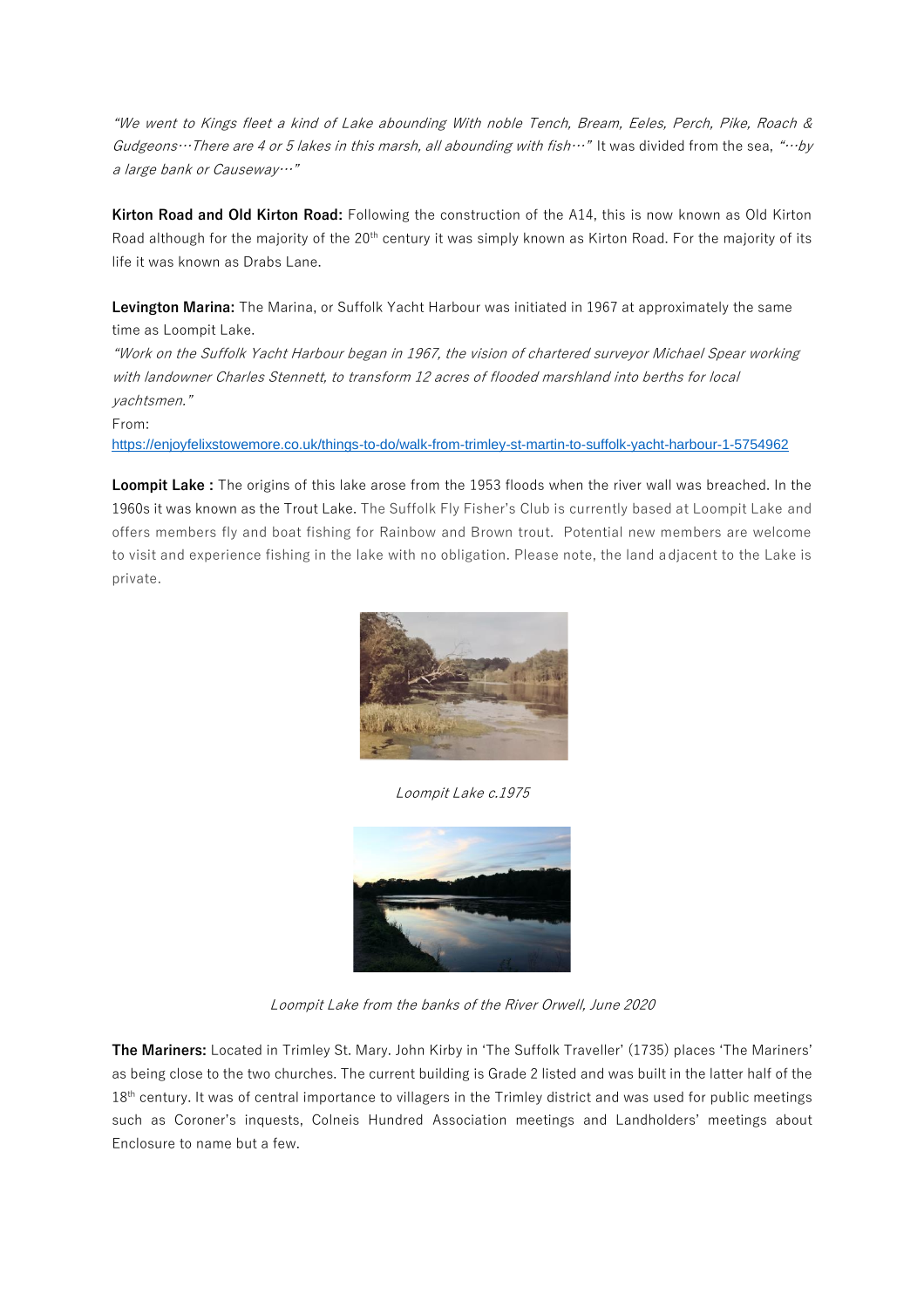

'The Mariners' during Lockdown, early April 2020

**The Memorial Hall:** Originally built as a Memorial to those who fought and died in the First World War, the first building constructed in 1919 was a wooden structure which burnt down in 1923. It was replaced by a stronger structure which was subject to an arson attack on 19 June 2013. This in its turn was rebuilt in 2014 and continues to serve the village and many community activities.



Memorial Hall June 1998. Photograph taken by Reg Dixon, former Trimley St. Mary Village Recorder



Memorial Hall, November 2020.

**Methodist Church:** The modern Methodist Church building replaces an earlier one, which was destroyed in the Great Gale of 16<sup>th</sup> October 1987.



Trimley Methodist Church before the Second World War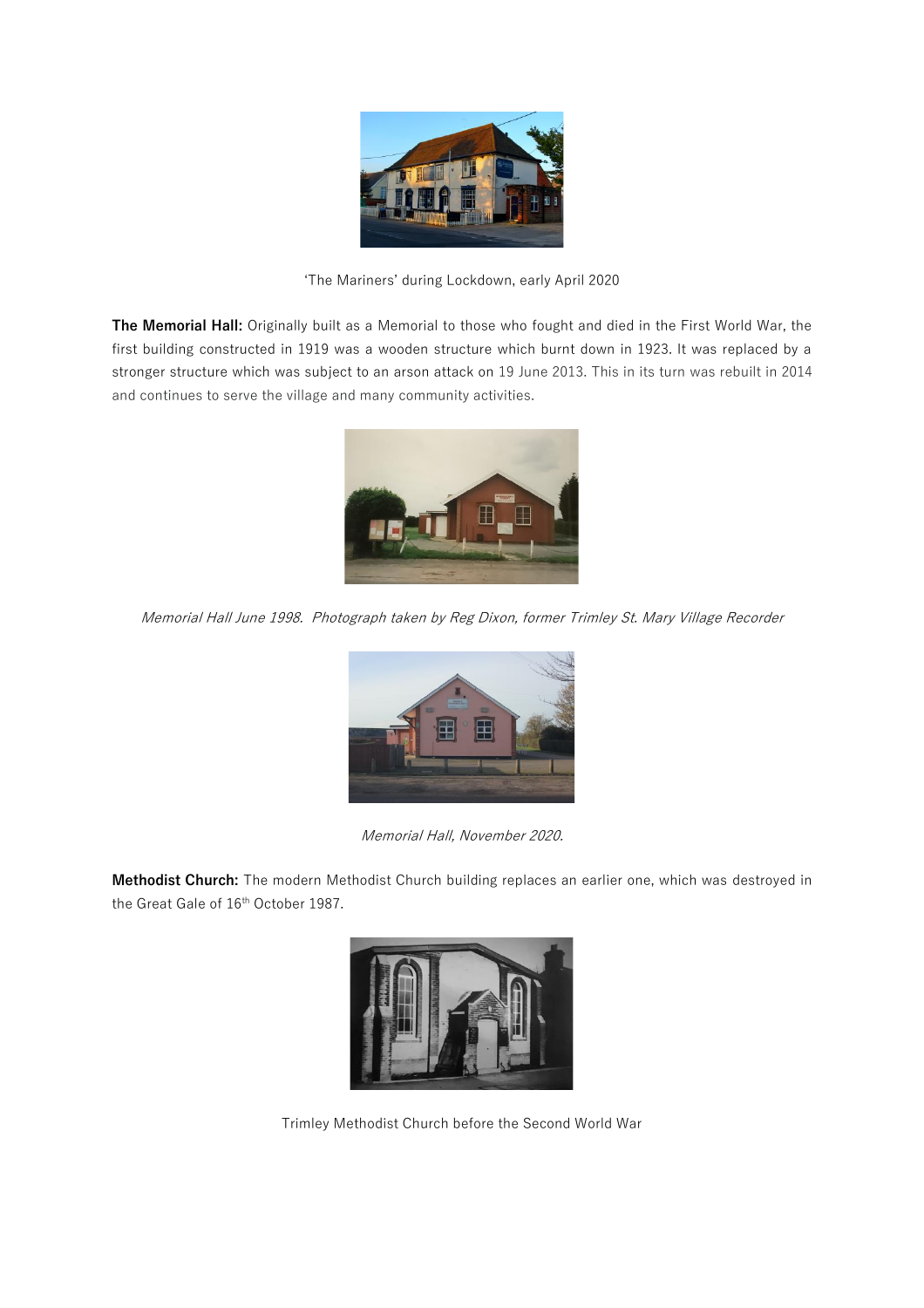**Mill Lane**: Named after the windmills which originally stood approximately where the junction of Mill Lane and Mill Close meet.



View of the mills which stood on the land now occupied by Mill Close, Trimley St. Martin

**Mill Pouch:** The Mill Pouch may be seen on Isaac Johnson's 1784 map and the 1807 Enclosure Map but is of a much earlier origin. 'A water Corne Mill and the ponds called the Pouche' were recorded in Aaron Rathbone's 'Survey of the Manors of Walton with Trimley and Felixstowe Priory' in 1613. However, when the A14 was constructed a millstone was discovered and thought to be medieval. It was clearly a significant water course.

**Morston Hall:** The current building dates back at least 350 years and has links to the Anglo-Saxon era. It is known as Morestuna in the Domesday Book of 1086.

**Nigel Way:** Nigel Smith was a local farmer and former Parish Councillor.

**Painter's Wood:** Probably named after the land holder of this piece of land in 1564, Geo. Paynter.

**Pill Boxes:** There are two Pill Boxes in Trimley. The one close to Morston Hall is in the middle of a field. (English Type 23 with a small interior of about eight square feet) The gun's trajectory was towards the River Orwell. The other Pill Box is the slightly different in design and faces inland.



Pill Box close to Morston Hall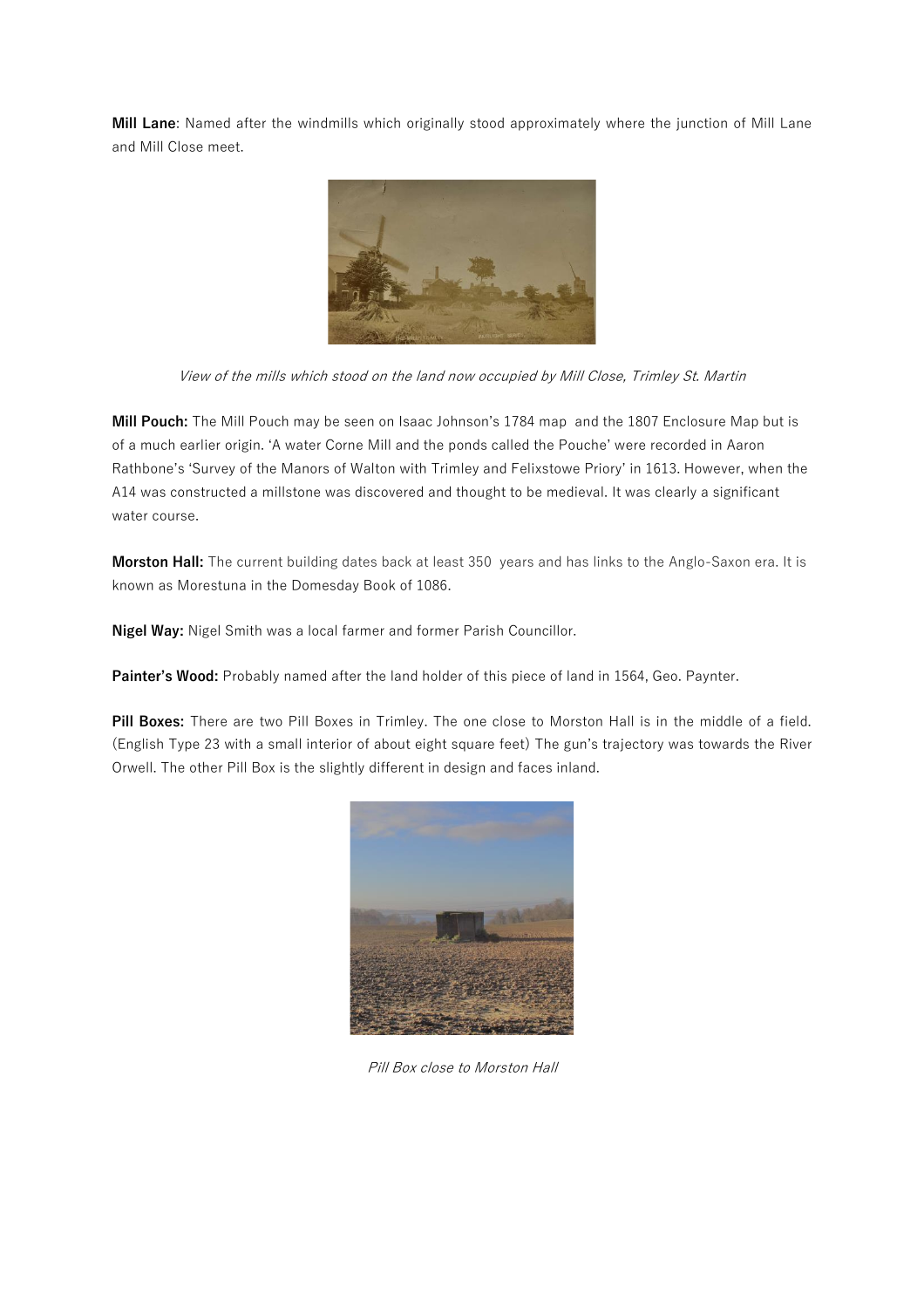

Pill box in the field next to Howlett's Way and the A14

**The Plague:** Between 1906 and 1918 there were isolated occurrences of the Bubonic Plague on the Shotley Peninsula and in Trimley St. Martin. The outbreak in Thorpe Lane occurred between 19<sup>th</sup> December 1909 and the end of January 1910. One household of seven was affected; only three survived.

**Reeve Lodge**: Opened in 1977 to provide Sheltered accommodation for the elderly. It was named after a local Councillor, Jim Reeve who died in 1976. There is another sign located here celebrating Thomas Cavendish, the second Englishman to circumnavigate the globe. There is also a second War Memorial adjacent to the sign.

**The Rookery, Falkenham** The Rookery, that runs alongside Falkenham Brook was a plantation of Poplar trees, grown for the Bryant and May Match company, until the Great Strom of 1987. (Source: Robin Biddle)

Sleighton Hill: Called Slayton Hill in 1784. From the old Norse word Sleyght.

**Thorpe Lane:** Thorpe is the Old Norse name for village or farmstead. There are several old properties along here which may be dated back to at least the middle of the eighteenth century.

**Thurman's Lane (Trimley St. Mary):** On the 1784 map drawn by Isaac Johnson, this lane was known as Watering Lane. It led to the site of the Water Mill and the Mill Pouch. The water source for the mill was probably located in Trimley St. Martin, whilst the farm sat in Trimley St. Mary. Ray Howlett stated it was called Mill Lane. Between 1881 and 1895 Henry Thurman from Bacton, Suffolk lived at Mill Farm. After his death, his wife Ann Marie Thurman ran the farm until her death in 1932. Hence, Thurman's Lane.

**Trimley St. Martin Primary School:** Following the introduction of Forster's 1870 Education Act, a School Board was formed in 1874 with the intention of serving Trimley St. Martin, Trimley St.Mary, Kirton and Falkenham. Funding came from the local Rates. The Infant school opened in 1875 followed by the United District Girls School on 2nd October 1876. Supplies frequently came from local benefactors. Education was not made compulsory until the passing of the 1880 Education Act.

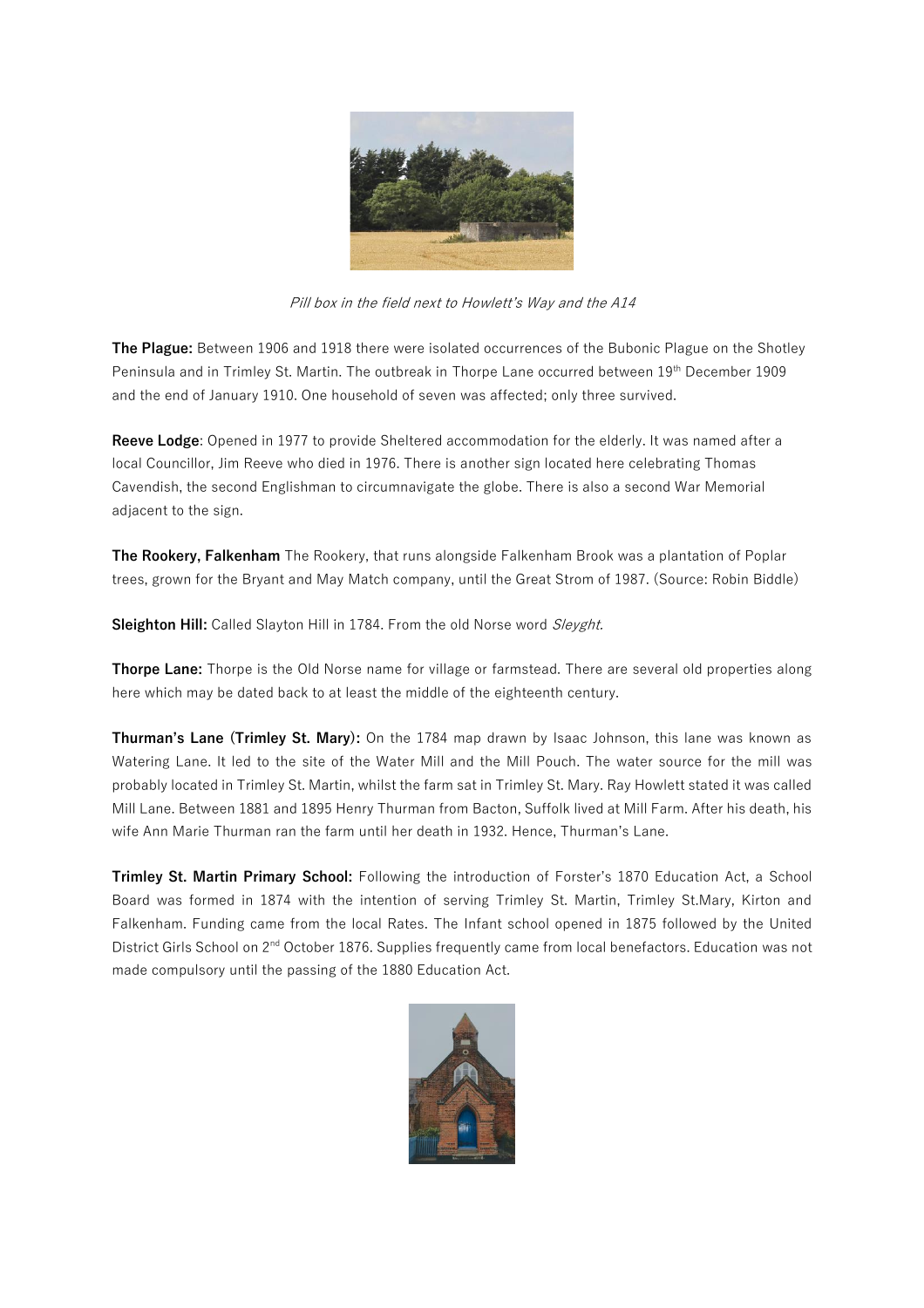#### Trimley St. Martin School – the original entrance. March 2018

**Trimley St. Martin Parish Church:** This may be dated back to at least 1414 when the north chapel was constructed by Roger Cavendish. The tower was built in 1432, although the brick parapet is of a modern construction.



Trimley St. Martin Church Tower, 27<sup>th</sup> October 2018

**Village Sign**: This was originally designed by Robin Tremaseur as part of the Queen's Silver Jubilee celebrations in 1977; he chose to celebrate Thomas Cavendish of Grimston Hall on the sign. A short extract from the multi-versed poem, 'The Oaks of Grimston Hall' is included on the mount. The ironwork surrounding the image was designed by Robin and constructed by Jacobs, the Kirton Village Blacksmith. The image has been redesigned at least twice since it was first erected.



Trimley St. Martin Village Sign, February 2019



The original Trimley St. Martin Village sign in 1977

War Memorial in St. Martin's churchyard: This was unveiled on 3<sup>rd</sup> April 1921. The commemoration is for those who died in the First and Second World Wars and during 'The Troubles' in Northern Ireland.